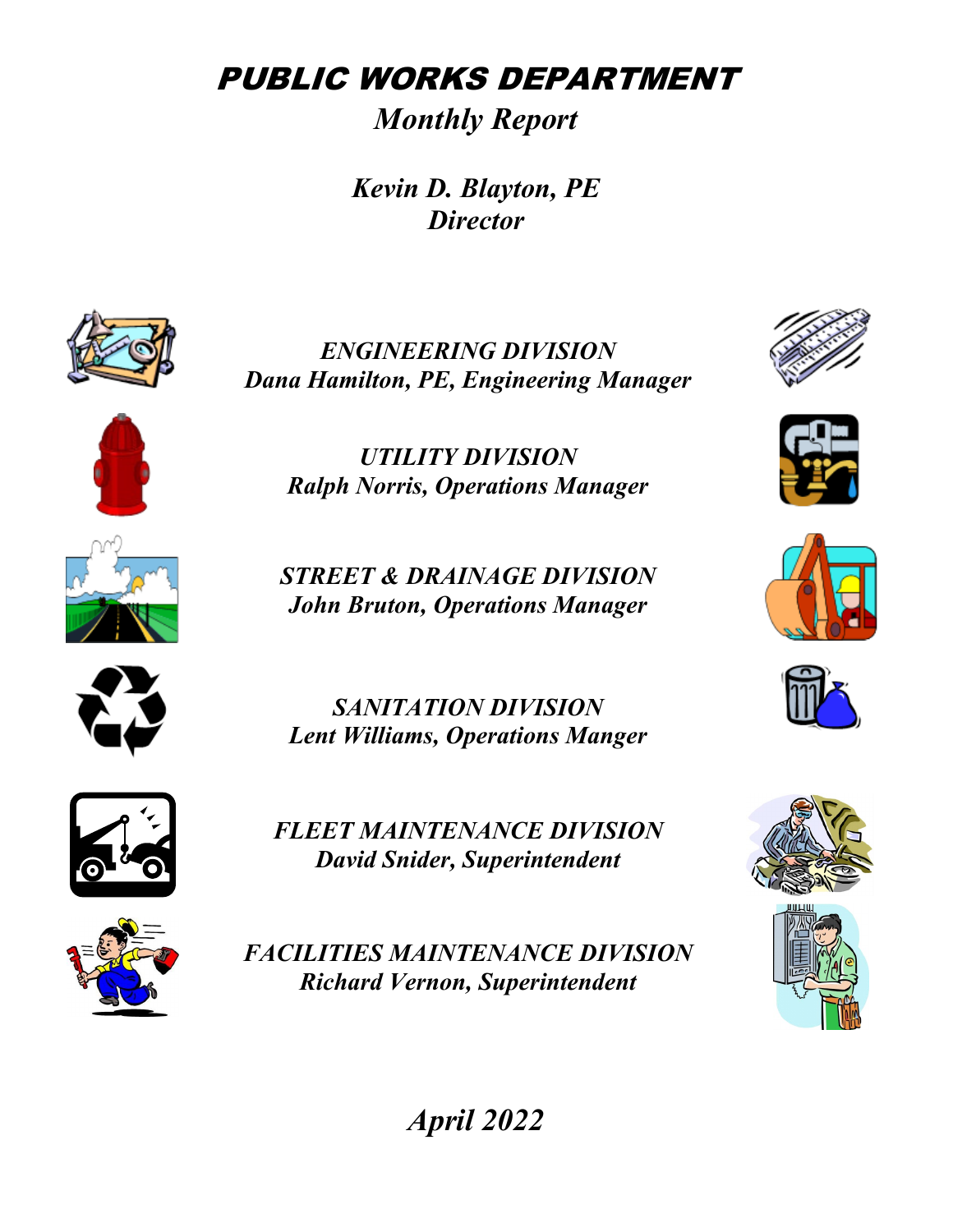# Public Works Department

### *Monthly Statistics for April*

|                                                                                                                                                                                                             | 2022                                                                         | 2021                                                                         |  |  |
|-------------------------------------------------------------------------------------------------------------------------------------------------------------------------------------------------------------|------------------------------------------------------------------------------|------------------------------------------------------------------------------|--|--|
| <b>Water Supply &amp; Use</b>                                                                                                                                                                               |                                                                              |                                                                              |  |  |
| Average Daily Water Use<br>Water Pumped<br>Water Billed**                                                                                                                                                   | 3.2 MGD<br>99,211,100 Gallons<br>110,799,000 Gallons                         | 3.2 MGD<br>90,255,900 Gallons<br>87,172,000 Gallons                          |  |  |
| <b>Wastewater Treatment</b><br><b>Average Daily Sewer Treated</b><br>Peak Daily Sewer Treated<br>Sewer Pumped<br>Sewer Billed**<br>$\bullet$                                                                | $2.7$ MGD<br>3.6 MGD<br>76,010,000 Gallons<br>93,935,000 Gallons             | 4.4 MGD<br>7.6 MGD<br>124,370,000 Gallons<br>76,412,000 Gallons              |  |  |
| <b>Utility Locate Requests</b>                                                                                                                                                                              | 341                                                                          | 244                                                                          |  |  |
| <b>Solid Waste Collection &amp; Disposal</b>                                                                                                                                                                |                                                                              |                                                                              |  |  |
| Volume<br><b>MSW</b><br>$\circ$<br><b>Yard Waste</b><br>$\circ$<br>Recycled (Includes E-Waste)<br>$\circ$<br>C & D<br>$\circ$<br>Total Pick-up/Disposal<br>$\circ$<br>Recycling %<br>Landfill Disposal Cost | 796 Tons<br>273 Tons<br>164 Tons<br>94 Tons<br>1,327 Tons<br>21%<br>\$38,452 | 823 Tons<br>207 Tons<br>170 Tons<br>96 Tons<br>1,296 Tons<br>21%<br>\$34,842 |  |  |

MGD=Million Gallons per Day

\*\*Includes portion of current month and prior month based on meter reading schedule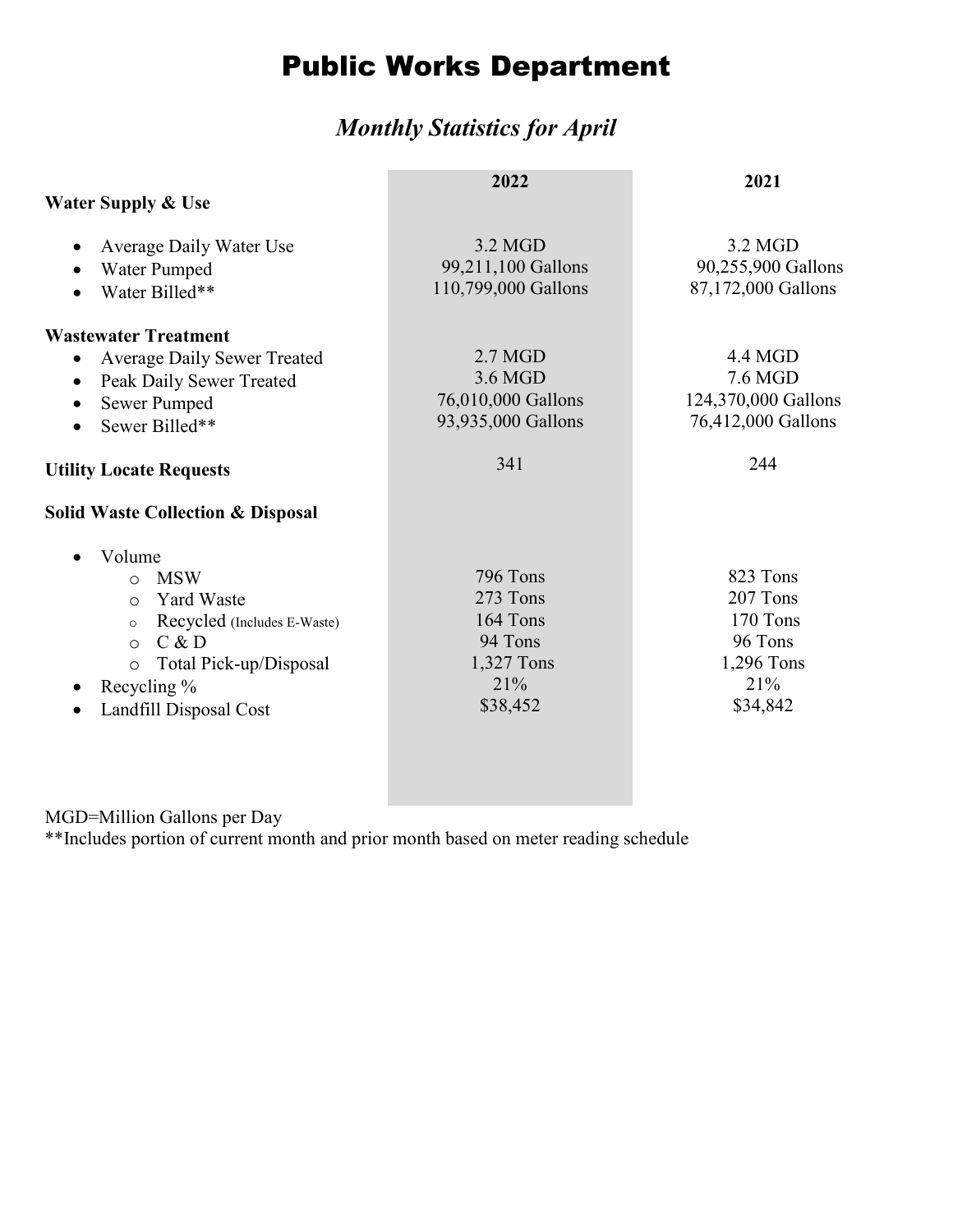## **Public Works Department Capital Improvement Project Update**

#### *Water and Sewer System Improvements*

| <b>Description</b>       | Location                 | <b>Design</b><br>Fund |                | <b>Status</b>             | <b>Progress &amp; Goal</b>   |
|--------------------------|--------------------------|-----------------------|----------------|---------------------------|------------------------------|
|                          |                          | <b>Construction</b>   | Cost           |                           |                              |
|                          |                          |                       |                |                           |                              |
|                          |                          |                       |                |                           |                              |
| Water Tank Barefoot      | Bridge Road @            | <b>TBD</b>            | Impact         | <b>Preliminary Design</b> | Hold                         |
| BPS.                     | Windy Hill Ext.          | <b>TBD</b>            | <b>TBD</b>     |                           |                              |
| North Transmission       | Vereen Road              | <b>TBD</b>            | Impact         |                           | Hold                         |
| Water Line               |                          | <b>TBD</b>            | <b>TBD</b>     | <b>Preliminary Design</b> |                              |
| Sewer Force Main         | Cherry Grove &           | <b>DDC</b>            | Impact         | Under                     | Continue                     |
| Replacement              | Ocean Drive              | <b>RH</b> Moore       | \$3,000,000    | Construction              |                              |
| Myrtle Beach Water       | Myrtle Beach             | MВ                    | Impact         | <b>Preliminary Design</b> | Continue                     |
| <b>Transmission Main</b> |                          | <b>DDC</b>            | <b>TBD</b>     | & Route                   |                              |
| <b>LRN Elevated Tank</b> | Little River Neck        | City and TBD          | Impact         | <b>Preliminary Design</b> | Site Selection & Tank Design |
|                          |                          | <b>TBD</b>            | <b>TBD</b>     | Complete                  |                              |
| Jacks Circle &           | <b>Little River Neck</b> | City                  | Horry Co. ARPA | Design 50%                | Continue design              |
| Harrelson Water Line     |                          | TBD                   | <b>TBD</b>     |                           | Complete Grant Agmt.         |
| <b>NMB</b> Water         | Windy Hill               | TBD                   | Impact         | Preliminary Design        | Prepare RFQ                  |
| <b>Transmission Line</b> |                          | <b>TBD</b>            | <b>TBD</b>     |                           |                              |
| <b>White Point BPS</b>   | Windy Hill               | <b>TBD</b>            | W/S Capital    | <b>RFQ</b>                | Prepare RFQ                  |
| Electrical               |                          | <b>TBD</b>            | <b>TBD</b>     |                           |                              |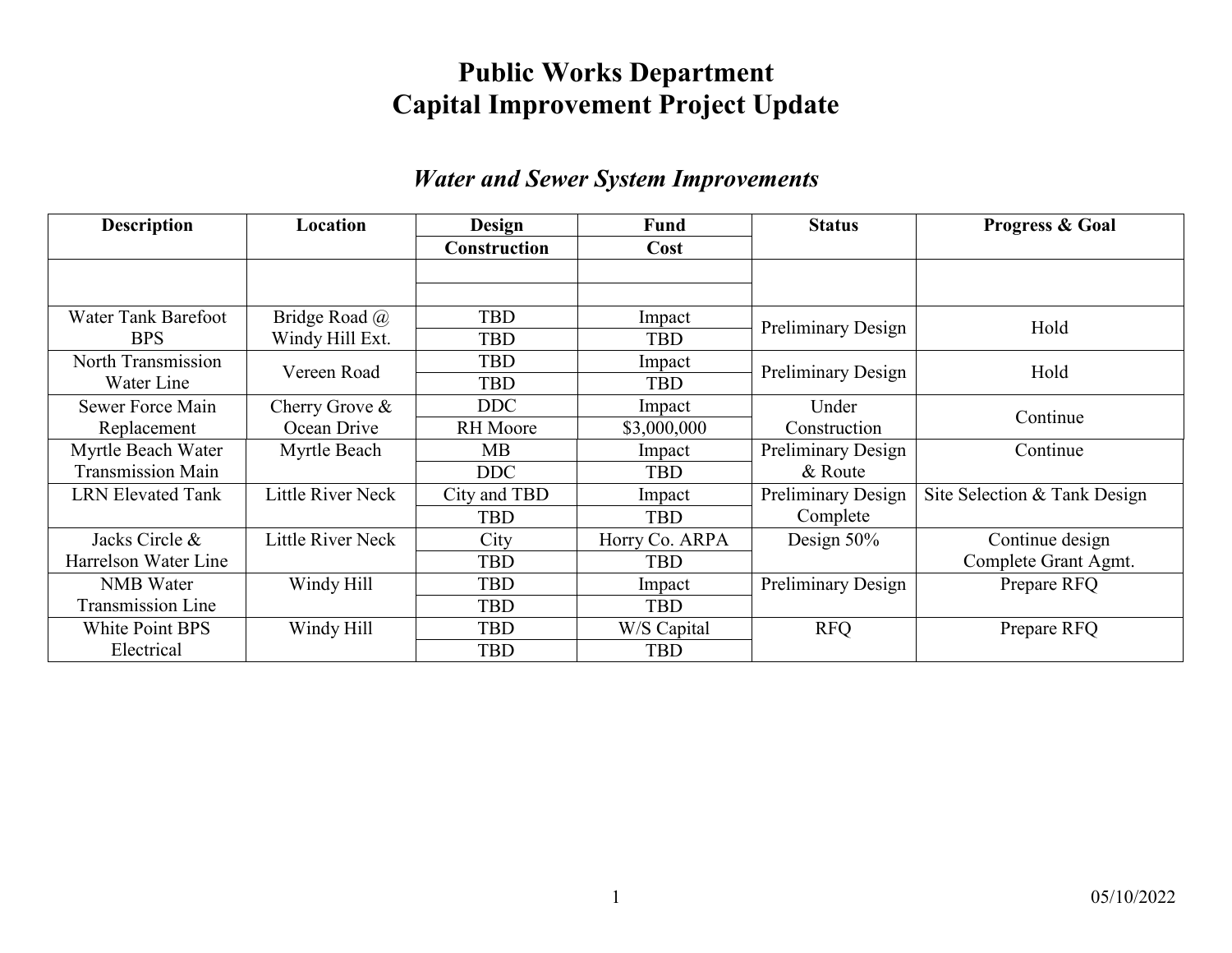## *Storm Drainage System Improvements*

| <b>Description</b>  | Location    | <b>Design</b> | Fund         | <b>Status</b> | <b>Progress &amp; Goal</b>        |  |
|---------------------|-------------|---------------|--------------|---------------|-----------------------------------|--|
|                     |             | Construction  | Cost         |               |                                   |  |
| Priority Group 3/4  |             | City          | Stormwater   |               | Design, Permits,<br>Easements     |  |
| Drainage Imp        | Various     | <b>TBD</b>    | \$1,000,000  | Survey/Design |                                   |  |
| $18th$ Avenue North |             | <b>DDC</b>    | Stormwater   |               | OCRM Permit $16^{th}$ N<br>Access |  |
| Ocean Outfall       | Ocean Drive | <b>TBD</b>    | \$18,000,000 | <b>RFQ</b>    |                                   |  |

### *Beach Access & Parking Improvements*

| <b>Description</b>                                | Location              | Design                   | Fund       | <b>Status</b>               | <b>Progress &amp; Goal</b> |
|---------------------------------------------------|-----------------------|--------------------------|------------|-----------------------------|----------------------------|
|                                                   |                       | <b>Construction</b>      | Cost       |                             |                            |
| Beach Access 2020                                 | Various               | <b>HRT</b>               | Capital    | <b>Easement Acquisition</b> | Prepare Unit Price         |
|                                                   |                       | <b>TBD</b>               | <b>TBD</b> |                             | Contract                   |
| <b>Beach Parking Street</b>                       | Ocean Drive           | <b>HRT</b>               | Capital    | 85% Complete                | Complete Punch List        |
| End Imp.                                          |                       | Waccamaw                 | \$140,000  |                             |                            |
|                                                   |                       | Landscaping              |            |                             |                            |
| 1 <sup>st</sup> Ave South                         | Ocean Drive           | <b>HRT</b>               | Capital    | Permitting                  | May 2                      |
| Parking Lot                                       |                       | <b>JMEC</b> Construction | <b>TBD</b> |                             |                            |
| Cherry Grove                                      | Near $62nd$ Ave N.    | <b>HRT</b>               | Capital    | Design $50\%$               | <b>OCRM</b> Permit         |
| Parking Lots                                      | Cherry Grove          | <b>TBD</b>               | <b>TBD</b> |                             |                            |
| Tricia Lynn                                       | Windy Hill            | <b>HRT</b>               | Capital    | Permitting                  | May 2                      |
|                                                   |                       | <b>JMEC Construction</b> | <b>TBD</b> |                             |                            |
| $28th$ Avenue South                               | <b>Crescent Beach</b> | <b>HRT</b>               | Capital    | <b>Preliminary Design</b>   |                            |
|                                                   |                       | <b>TBD</b>               | <b>TBD</b> |                             |                            |
| Parking Lot at                                    | Heritage Dr. $& 53rd$ | <b>HRT</b>               | Capital    | Preliminary                 | Continue Design            |
| Heritage Dr. North<br>52 <sup>nd</sup> Ave. North | Avenue North          | <b>TBD</b>               | <b>TBD</b> | Design                      |                            |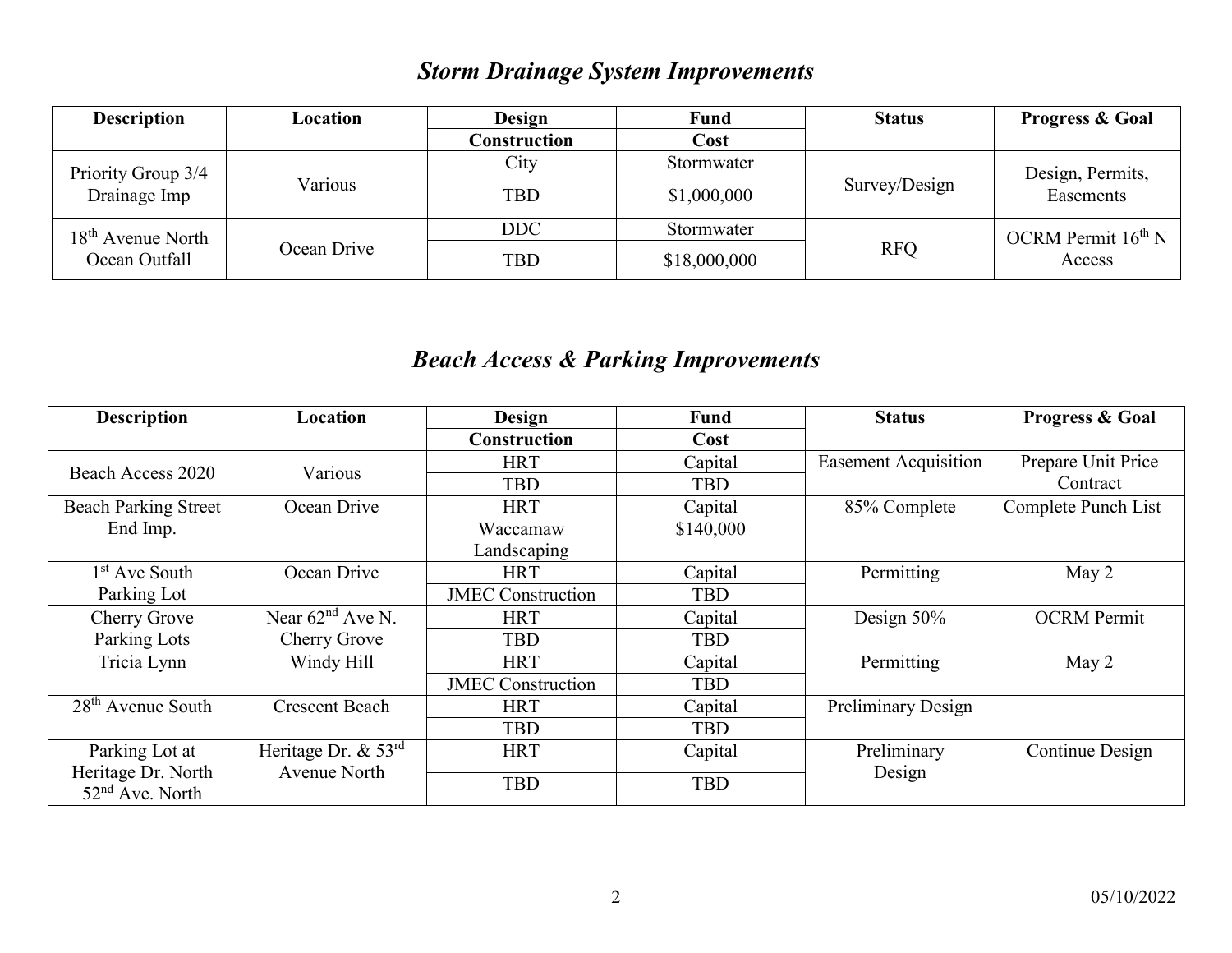# *Street Improvements*

| <b>Description</b>   | Location                                        | <b>Design</b><br><b>Fund</b> |                 | <b>Status</b>                 | <b>Progress &amp; Goal</b>       |  |
|----------------------|-------------------------------------------------|------------------------------|-----------------|-------------------------------|----------------------------------|--|
|                      |                                                 | <b>Construction</b>          | Cost            |                               |                                  |  |
| $2nd$ Avenue North   | Highway 17 at $2nd$                             | City                         | St. Imp./CTC    |                               | <b>Obtain Permits</b>            |  |
| Widening & Paving    | Avenue North                                    | <b>TBD</b>                   | <b>TBD</b>      | Design Complete               | Bid Spring 2022                  |  |
| Hwy 17 $& 27th$ Ave  | Highway 17 $\omega$                             | <b>SCDOT</b>                 | <b>GSATS</b>    | Preliminary                   | <b>Construction Funding 2024</b> |  |
| S Intersection       | $27th$ S                                        | <b>TBD</b>                   | \$1,850,000     | Design                        |                                  |  |
| <b>NOB ECT</b>       | Franchise Fund<br>Cherry Grove -<br>Mead & Hunt |                              |                 | Easement                      | Revise Plans &                   |  |
|                      | 29th N to $35th N$                              | <b>TBD</b>                   | <b>TBD</b>      | Acquisition                   | Bid Summer 2022                  |  |
|                      |                                                 | <b>HRT</b>                   | GSATS/Horry/NMB |                               | Begin Construction               |  |
| <b>LRN</b> Road Path | <b>LRN</b> Road                                 | Coastal Asphalt              | \$1,000,000     | Preconstruction               |                                  |  |
| Edge Parkway Path    |                                                 | <b>HRT</b>                   | <b>TBD</b>      |                               |                                  |  |
| Phase I              | Edge Pkwy.                                      | <b>TBD</b>                   | <b>TBD</b>      | Design $50\%$                 | Hold                             |  |
| Sidewalk             | Commons Blvd;                                   | <b>HRT</b>                   | St. Imp.        |                               |                                  |  |
|                      | Hwy $17N8^{th}$ - $11^{th}$                     | <b>TBD</b>                   | <b>TBD</b>      | Design $50\%$                 | Hold                             |  |
|                      | Various                                         | City                         | Street Imp./CTC | Construction                  |                                  |  |
| Resurfacing 2022     |                                                 | Southern Asph.               | \$1,500,000     |                               | <b>Begin Construction March</b>  |  |
| Champions Blvd.      |                                                 | Design/Build                 | Street Imp.     | RFP Due April 8 <sup>th</sup> |                                  |  |
| Extension            | <b>Sports Park</b>                              | <b>TBD</b>                   | <b>TBD</b>      |                               | <b>Award Contract April</b>      |  |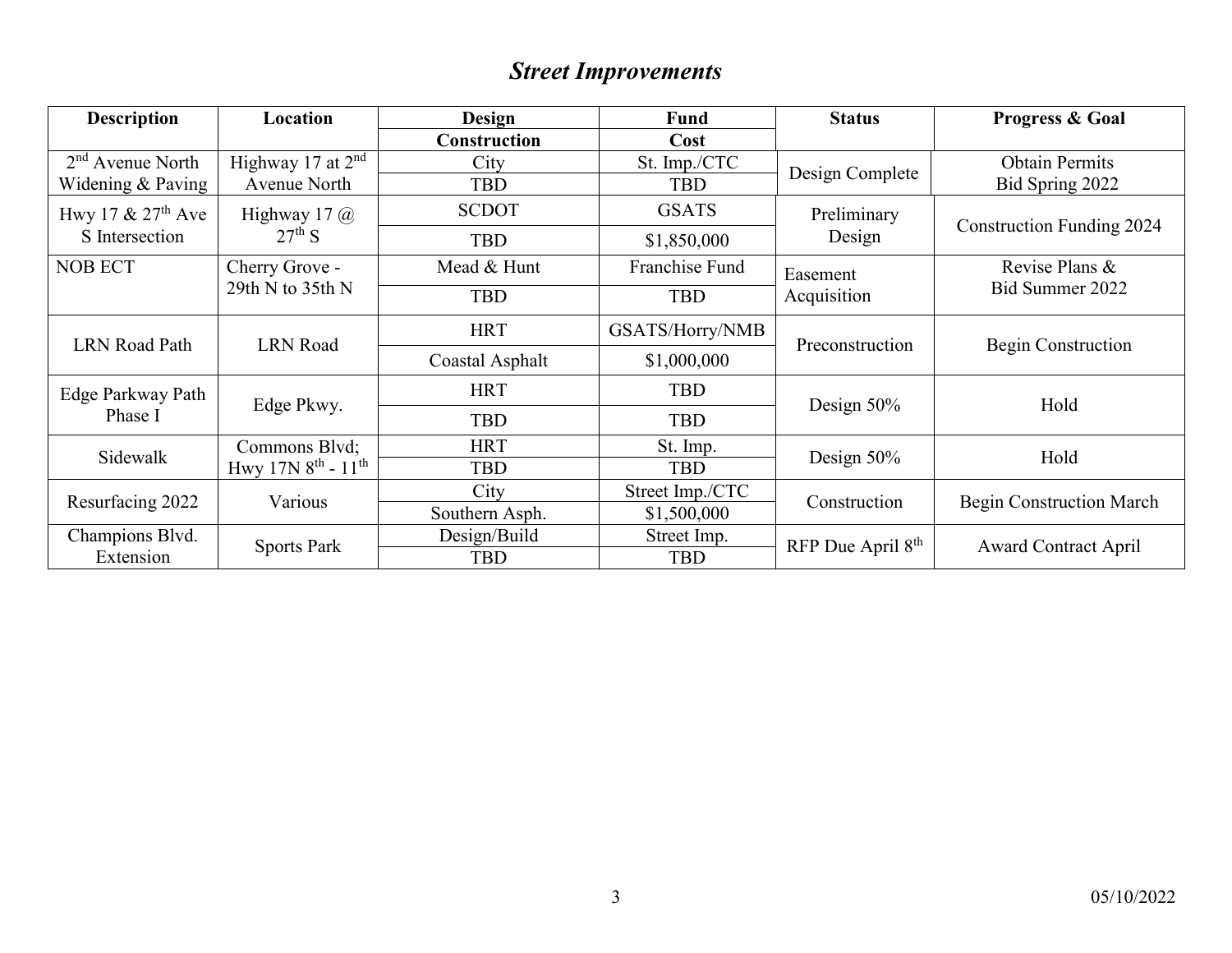# *Building/Park Improvements*

| <b>Description</b>                                                         | Location           | <b>Design</b>       | <b>Fund</b>               | <b>Status</b>       | <b>Progress &amp; Goal</b>   |  |
|----------------------------------------------------------------------------|--------------------|---------------------|---------------------------|---------------------|------------------------------|--|
|                                                                            |                    | <b>Construction</b> | Cost                      |                     |                              |  |
| Heritage Park Seawall                                                      | Cherry Grove       | <b>HRT</b>          | Park                      | Design 75% Complete | Permit                       |  |
|                                                                            |                    | <b>TBD</b>          | <b>TBD</b>                |                     |                              |  |
| CG Barge Ramp $\&$                                                         | Cherry Grove       | Beam Assoc.         | CG Dredge                 | <b>Bid March</b>    | <b>Construction April</b>    |  |
| Seawall                                                                    |                    | <b>TBD</b>          | <b>TBD</b>                |                     |                              |  |
| Cherry Grove                                                               | Cherry Grove       | Beam Assoc.         | CG Dredge                 | Construction        | Close-out                    |  |
| <b>Mechanical Dredge</b>                                                   |                    | Coastal Dredging    | \$190,000                 | Complete            |                              |  |
| <b>Cherry Grove</b>                                                        | Cherry Grove       | Beam & Assoc.       | CG Dredge                 | Permitting          | Continue                     |  |
| Maintenance Dredge                                                         |                    | <b>TBD</b>          | <b>TBD</b>                |                     |                              |  |
| <b>Sanitation Facility</b>                                                 | $2nd$ Avenue South | <b>HRT</b>          | <b>Sanitation Capital</b> | Design 90%          | Continue                     |  |
| Improvements                                                               |                    | <b>TBD</b>          | <b>TBD</b>                |                     |                              |  |
| $\overline{45}$ <sup>th</sup> , 48 <sup>th</sup> , 49 <sup>th</sup> Ave N. | Cherry Grove       | <b>HRT</b>          | CG Dredge                 | 60% Complete        | <b>Continue Construction</b> |  |
| Seawalls                                                                   |                    | Seven Seas Const.   | \$120,000                 |                     |                              |  |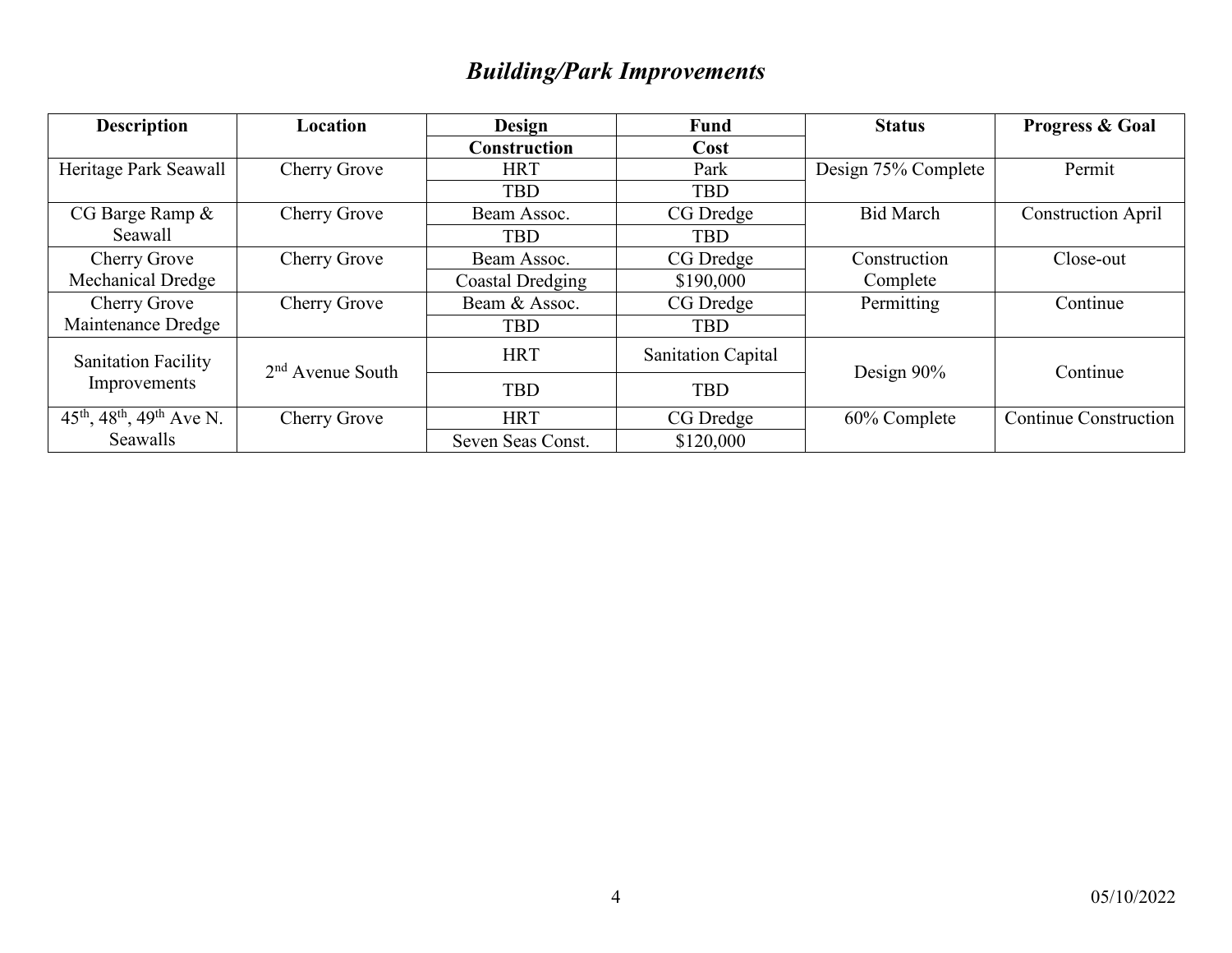



#### **North Myrtle Beach - Ocean Monitoring Official Results for April 2022**

| Laboratory<br>Sample ID | <b>Field Sample</b><br>or Site ID | Myrtle<br>Beach<br>Site ID | <b>SC DHEC</b><br>Waccamaw<br>Site ID | Sampling<br>Site<br>Location | Sample<br>Collection<br>Point    | Collection<br>Date | Collection<br>Time | Nearest<br>Tidal State | Nearest<br><b>Tide Time</b> | Salinity<br>(psu) | Conduct-<br>ivity (uS) | Enterococci<br>Most Probable<br>Number<br>(CFU/100ml) | Sample<br>Type |
|-------------------------|-----------------------------------|----------------------------|---------------------------------------|------------------------------|----------------------------------|--------------------|--------------------|------------------------|-----------------------------|-------------------|------------------------|-------------------------------------------------------|----------------|
| E22-0561                | WAC-09A                           |                            | WAC-09A                               | White Pt. Swash              | Swash<br>confluence              | 4/6/2022           | 8:40               | Low                    | 6:31                        | 24.7              |                        | 1,162                                                 | Grab           |
| E22-0562                | WAC-09                            |                            | <b>WAC-09</b>                         | 47th Ave. South              | Street end                       | 4/6/2022           | 8:54               | Low                    | 6:31                        | 34.4              |                        | 31                                                    | Grab           |
| E22-0563                | <b>WAC-08</b>                     |                            | <b>WAC-08</b>                         | 33rd Ave. South              | Street end and<br>pipe discharge | 4/6/2022           | 9:02               | Low                    | 6:31                        | 34.5              |                        | 52                                                    | Grab           |
| E22-0564                | <b>WAC-07</b>                     |                            | <b>WAC-07</b>                         | 17th Ave. South              | Street end and<br>pipe discharge | 4/6/2022           | 9:15               | Low                    | 6:31                        | 34.4              |                        | 20                                                    | Grab           |
| E22-0565                | WAC-06                            |                            | <b>WAC-06</b>                         | 9th Ave. South               | Street end and<br>pipe discharge | 4/6/2022           | 9:26               | Low                    | 6:31                        | 34.3              |                        | <10                                                   | Grab           |
| E22-0566                | WAC-05A                           |                            | WAC-05A                               | 7th Ave. South               | Street end and<br>pipe discharge | 4/6/2022           | 9:33               | High                   | 12:29                       | 34.4              |                        | 10                                                    | Grab           |
| E22-0567                | <b>WAC-05</b>                     |                            | <b>WAC-05</b>                         | 3rd Ave. North               | Street end and<br>pipe discharge | 4/6/2022           | 9:40               | High                   | 12:29                       | 34.4              |                        | <10                                                   | Grab           |
| E22-0568                | WAC-04                            |                            | WAC-04                                | 16th Ave. North              | Street end and<br>pipe discharge | 4/6/2022           | 9:51               | High                   | 12:29                       | 34.3              |                        | 30                                                    | Grab           |
| E22-0569                | WAC-03                            |                            | <b>WAC-03</b>                         | 30th Ave. North              | Street end                       | 4/6/2022           | 9:59               | High                   | 12:29                       | 34.4              |                        | <10                                                   | Grab           |
| E22-0569                | WAC-03                            |                            | <b>WAC-03</b>                         | 30th Ave. North              | Street end                       | 4/6/2022           | 9:59               | High                   | 12:29                       | 34.4              |                        | <10                                                   | LD             |
| E22-0570                | WAC-03                            |                            | <b>WAC-03</b>                         | 30th Ave. North              | Street end                       | 4/6/2022           | 9:59               | High                   | 12:29                       | 34.3              |                        | <10                                                   | FD             |
| E22-0571                | WAC-02                            |                            | <b>WAC-02</b>                         | 45th Ave. North              | Street end                       | 4/6/2022           | 10:07              | High                   | 12:29                       | 34.3              |                        | <10                                                   | Grab           |
| E22-0572                | WAC-01                            |                            | <b>WAC-01</b>                         | 59th Ave. North              | Street end                       | 4/6/2022           | 10:16              | High                   | 12:29                       | 34.4              |                        | 10                                                    | Grab           |
| E22-0606                | WAC-09A                           |                            | WAC-09A                               | White Pt. Swash              | Swash<br>confluence              | 4/13/2022          | 8:57               | High                   | 6:11                        | 32.9              |                        | 256                                                   | Grab           |
| E22-0607                | WAC-09                            |                            | <b>WAC-09</b>                         | 47th Ave. South              | Street end                       | 4/13/2022          | 9:15               | High                   | 6:11                        | 34.1              |                        | 10                                                    | Grab           |
| E22-0608                | WAC-08                            |                            | <b>WAC-08</b>                         | 33rd Ave. South              | Street end and<br>pipe discharge | 4/13/2022          | 9:24               | Low                    | 12:30                       | 34.2              |                        | <10                                                   | Grab           |
| E22-0609                | <b>WAC-07</b>                     |                            | <b>WAC-07</b>                         | 17th Ave. South              | Street end and<br>pipe discharge | 4/13/2022          | 9:35               | Low                    | 12:30                       | 34.1              |                        | 31                                                    | Grab           |
| E22-0610                | WAC-06                            |                            | <b>WAC-06</b>                         | 9th Ave. South               | Street end and<br>pipe discharge | 4/13/2022          | 9:49               | Low                    | 12:30                       | 34.2              |                        | <10                                                   | Grab           |
| E22-0611                | WAC-05A                           |                            | WAC-05A                               | 7th Ave. South               | Street end and<br>pipe discharge | 4/13/2022          | 9:58               | Low                    | 12:30                       | 34.4              |                        | 10                                                    | Grab           |
| E22-0612                | <b>WAC-05</b>                     |                            | <b>WAC-05</b>                         | 3rd Ave. North               | Street end and<br>pipe discharge | 4/13/2022          | 10:07              | Low                    | 12:30                       | 34.4              |                        | <10                                                   | Grab           |
| E22-0612                | <b>WAC-05</b>                     |                            | <b>WAC-05</b>                         | 3rd Ave. North               | Street end and<br>pipe discharge | 4/13/2022          | 10:07              | Low                    | 12:30                       | 34.4              |                        | <10                                                   | LD             |
| E22-0613                | <b>WAC-05</b>                     |                            | <b>WAC-05</b>                         | 3rd Ave. North               | Street end and<br>pipe discharge | 4/13/2022          | 10:07              | Low                    | 12:30                       | 34.4              |                        | <10                                                   | FD             |
| E22-0614                | WAC-04                            |                            | WAC-04                                | 16th Ave. North              | Street end and<br>pipe discharge | 4/13/2022          | 10:24              | Low                    | 12:30                       | 34.4              |                        | <10                                                   | Grab           |
| E22-0615                | WAC-03                            |                            | <b>WAC-03</b>                         | 30th Ave. North              | Street end                       | 4/13/2022          | 10:36              | Low                    | 12:30                       | 34.2              |                        | <10                                                   | Grab           |
| E22-0616                | <b>WAC-02</b>                     |                            | <b>WAC-02</b>                         | 45th Ave. North              | Street end                       | 4/13/2022          | 10:41              | Low                    | 12:30                       | 34.5              |                        | <10                                                   | Grab           |
| E22-0617                | <b>WAC-01</b>                     |                            | <b>WAC-01</b>                         | 59th Ave. North              | Street end                       | 4/13/2022          | 10:50              | Low                    | 12:30                       | 34.6              |                        | <10                                                   | Grab           |
| E22-0642                | WAC-09A                           |                            | WAC-09A                               | White Pt. Swash              | Swash<br>confluence              | 4/20/2022          | 8:06               | Low                    | 5:50                        | 34.1              |                        | <10                                                   | Grab           |